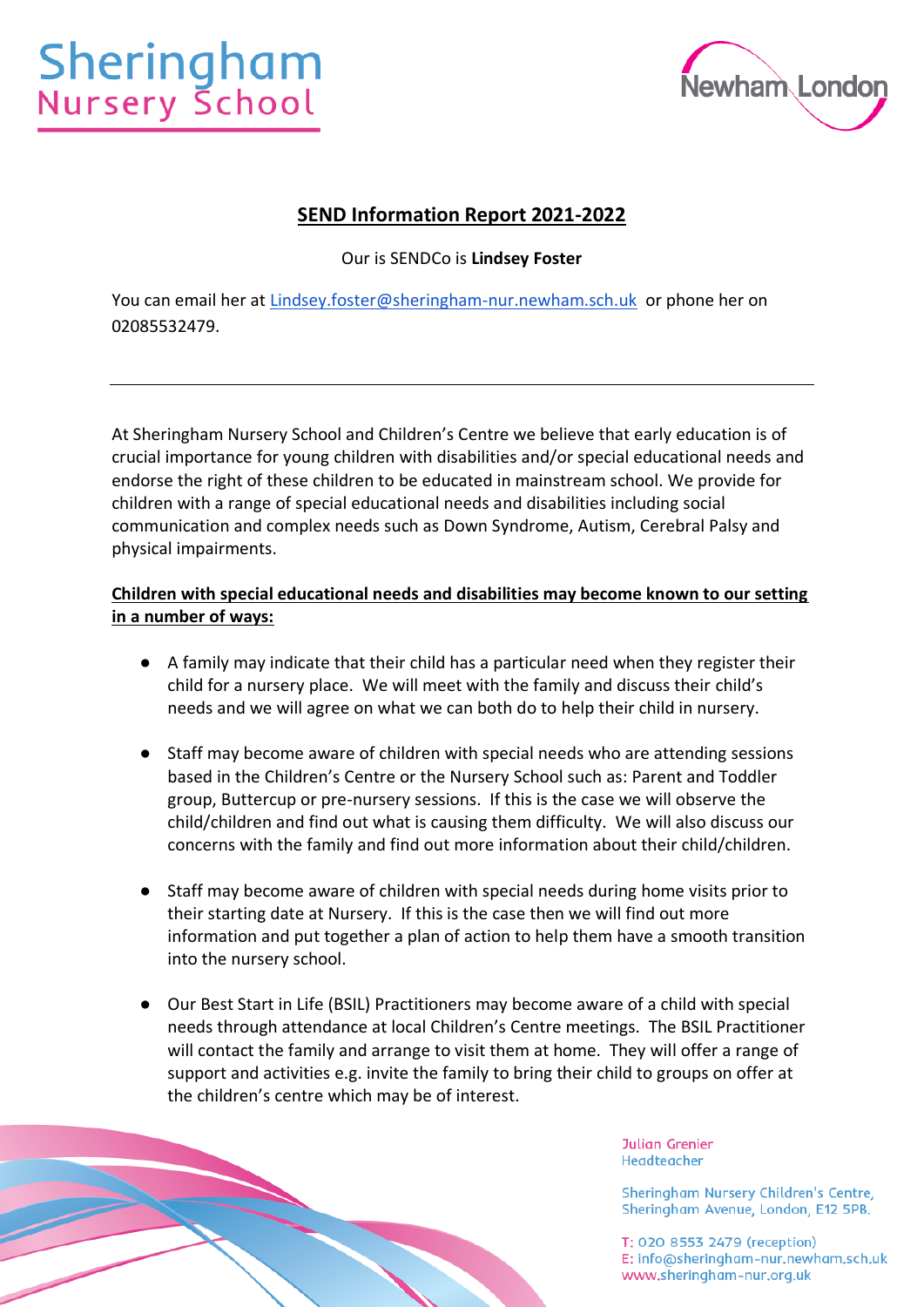● Learning support services who are working with the families in the area may contact the school or advise the family to contact the school. We will work closely with both the family and the outside agency and use the information already available to identify what their SEND is and devise a plan to support this in our setting .

Please read our [SEND Policy](https://www.sheringham-nur.org.uk/wp-content/uploads/simple-file-list/SEND-and-Equalities/SEND-Policy-2021.pdf) and our [Parents' Guide to Special Educational Needs and](https://www.sheringham-nur.org.uk/wp-content/uploads/simple-file-list/SEND-and-Equalities/SNCC-Parents-Guide-to-SEND.pdf)  [Disabilities](https://www.sheringham-nur.org.uk/wp-content/uploads/simple-file-list/SEND-and-Equalities/SNCC-Parents-Guide-to-SEND.pdf) for further information on identifying Special Educational Needs and Disabilities. These are available on our website, or you can request a printed version at no cost from our receptionist.

# **How we work in partnership with parents in identifying SEND and planning to support them:**

- If we have a concern about a child we will discuss with the parents if their child's behaviour and understanding are the same at school and at home. We will work with the parent and discuss strategies to support their child so that we are working together to help their child make progress.
- Where appropriate we will invite parents to a meeting to discuss and review the provision that has been put in place to support their child.
- We have an open-door policy and encourage parents to discuss any concerns that they have with their child's key person, SENDCo or head teacher. They can book an appointment if they would like to discuss this in private or they can email the SENDCo and she will get back to them ASAP.

#### **How we adapt the curriculum so that we meet children's special educational needs:**

- The curriculum we present is broad and balanced. Staff plan activities which are appropriate, and are flexible enough to meet the needs of all children including those with a range of special needs. [Our curriculum policy](https://www.sheringham-nur.org.uk/wp-content/uploads/simple-file-list/Education/SNSCC-Curriculum-Overview-and-Curricular-Goals-Sep-21-update.pdf) emphasises inclusion and how we ensure that our curriculum is ambitious children with SEND.
- We use additional interventions where appropriate for children with SEND. For example, we use 'Box Clever' to develop children's language skills and small group sessions to develop language, listening, understanding and social skills.
- Children with SEND are part of the free flow provision at Sheringham and children are always encouraged to engage in peer interactions with children who have SEND.
- We work with other professionals such as speech therapists, physiotherapists and complex needs practitioners who may advise certain changes.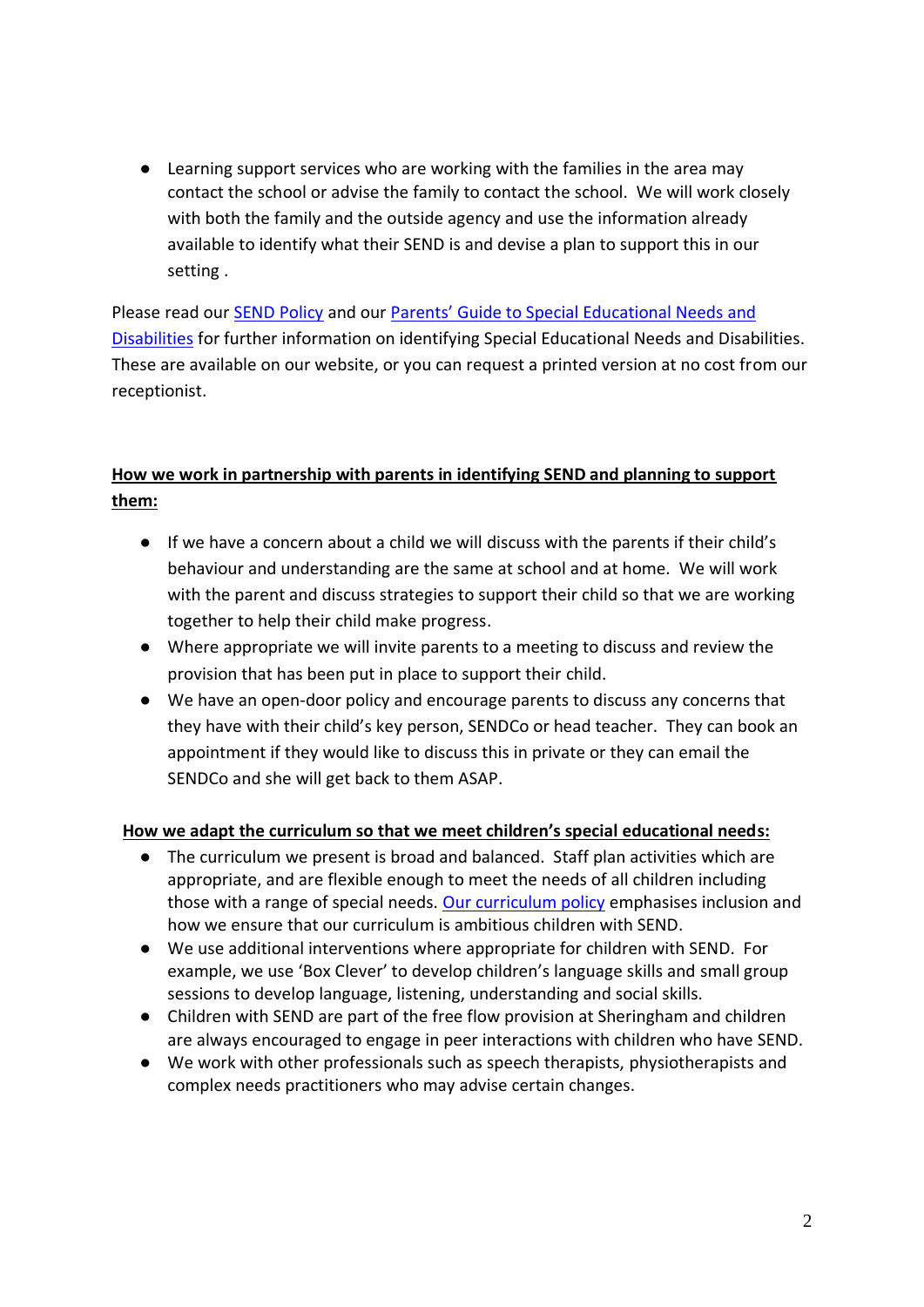#### **How we support improving emotional and social development:**

- Personal, Social and Emotional development is a high priority in our curriculum. We have a strongly emphasised Key Person Approach to support children's social and emotional development and feeling of belonging. Where necessary, staff offer specific social skills interventions and follow specialist advice provided by other professionals.
- Children are encouraged to vocalise their thoughts and opinions and these are always treated with respect. When a child is not using language, their actions and needs are always respected. The child's voice – whether it be verbal or non-verbal – is always taken into consideration when planning for their needs as evidenced in the Early Help Records, Early Years Support Plans, Developmental Journals and Online Tapestry Journals.
- All children at the nursery learn about diversity and respect in accordance with our policy on Promoting British Values.
- Children with SEND are encouraged by all staff members to engage in play with their peers and are free to access the provision just as a child without SEND. They are a part of the free flow provision and therefore included in the main class. All children are helped to learn about interacting and playing with children who have SEND.
- Our Promoting Positive Behaviour Policy outlines our approach to helping children to behave positively, stand up for their rights appropriately and resolve conflicts.
	- o In the policy, we outline some of the specific challenges which we face as an inclusive nursery school and how we manage those challenges to the benefit of every child.
	- $\circ$  The policy also outlines how we work together to stop bullying. We recognise that "bullying" - deliberately hurtful behaviour, repeated over a period of time, where it is difficult for those being bullied to defend themselves – is rare amongst children under five. Hurtful behaviour reduces as young children gradually understand the impact of their actions on others, and develop their capacity to manage their impulses.

#### **How we modify teaching approaches:**

- All our staff are trained in a variety of approaches which means we are able to adapt and support a range of SEND: - Autistic Spectrum Disorder; Speech, Language and Communication needs; Behavioural, Social and Emotional difficulties and Down Syndrome.
- We have teachers and support staff with training related to specific learning needs E.g. 'Autism', 'Selective Mutism', 'Speech, Language and Communication Difficulties' and 'Behavioural and Emotional Difficulties'.
- Our planning is tailored to meet the needs of all children and comes, in part, from the children's interests. Delivering the plans may take the form of small groups or individual teaching depending on the children's needs.
- Teachers, Early Years Educators and Learning Support Assistants receive specific training in relation to the use of resources and strategies to support children with SEN. E.g. 'SignAlong', 'Breaking Down the Barriers', 'Box Clever', 'Intensive Interaction' and 'Attention Autism'.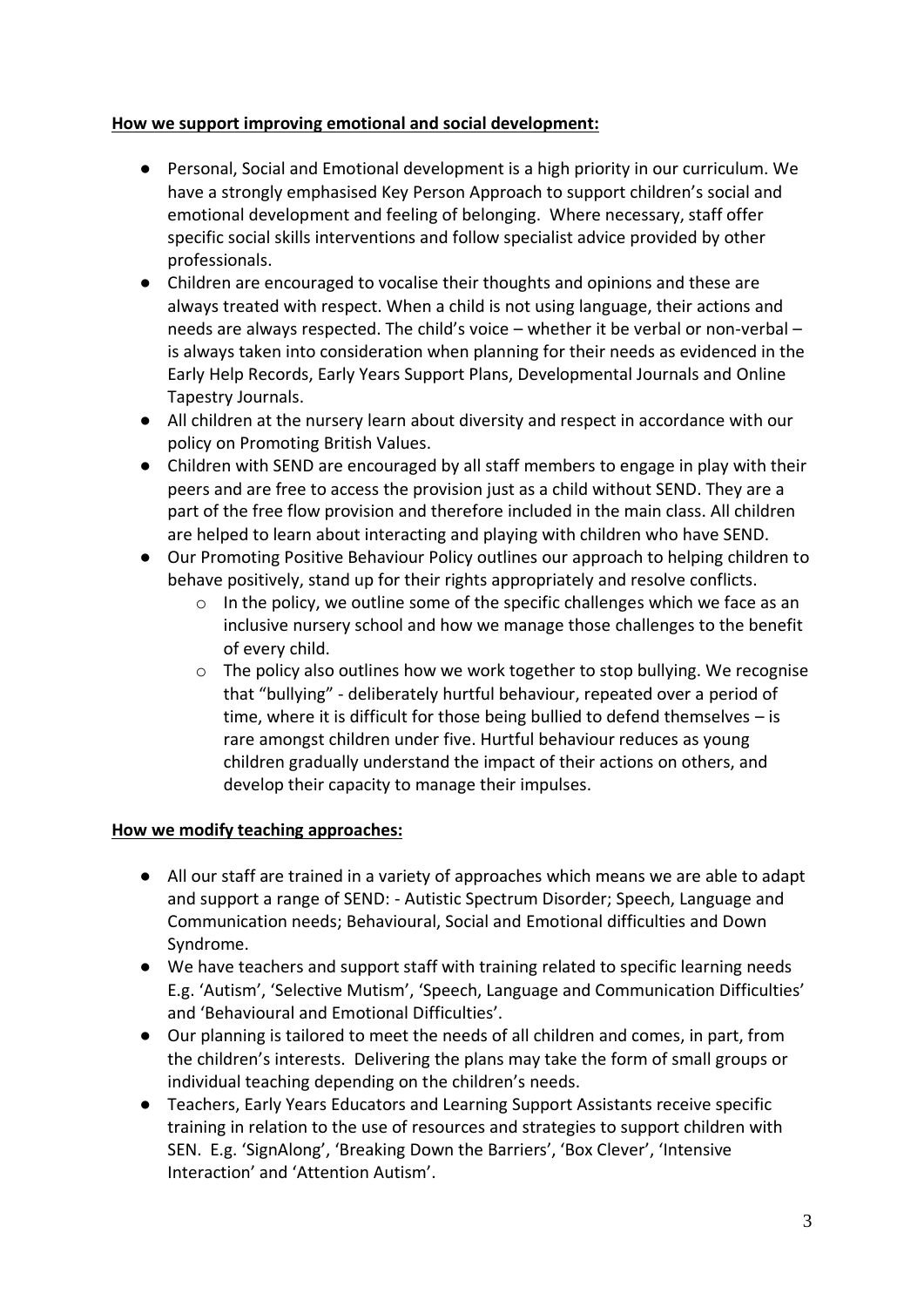● Learning Support Assistants are trained as Communication Champions by the NHS Speech and Language Therapist

#### **How we assess and review children's progress:**

- We use the non-statutory guidance *Development Matters* document to assess progress over time for all children in our setting. The 'Developmental Journal' can also be used when started by staff from learning support teams working with children in the home or when elements of this prove more appropriate for demonstrating progress with individual children.
- We use an iPad assessment tool called 'Early Years Toolbox' to assess children's progress in vocabulary and early numbers. This acts as a background metric to help us identify those children at risk of making poor progress, and those whose development is a possible cause for concern. This acts as a guide and does not replace practitioners' knowledge of the children. We discuss these children at weekly meetings with staff and put plans in place to support them.
- For children with High Needs, parents are invited for a termly meeting with the SENDCo and Key Person to discuss targets on their child's support plan and how their child is progressing towards them. New targets are set in a plan, do, assess and review cycle. There are regular informal opportunities for parents to meet with their key person and with the SENDCo to discuss progress. Parents can ask for such a meeting to be arranged at any time.
- Some children with High Needs will also have an Early Help Record or Family intervention plan either led by a BSIL practitioner or a health professional.

# **What equipment or resources we use to give extra support for children with SEND:**

- We use visual timetables, objects of reference, picture reference, emotion key rings, zones of regulation, sand timers and intensive interaction for children who need it.
- The Nursery Equalities Policy scheme outlines the importance of acknowledging the range of needs which may be considered 'disabling' and making appropriate accommodations to ensure all children and their families can be included within the nursery. The Access Strategy monitors accessibility and identifies areas for development. We have toilet frames, chairs of varying heights and even floor surfaces to ensure that the provision is accessible for children with SEND.

# **How we work together with outside agencies to support children with SEND:**

- We have support from specialist/advisory teachers and support staff who work with us to support children with SEND and their families both at home and in nursery.
- We get support from speech and language therapists to advise on strategies and offer support to families. We refer children to this service if we feel they need a block of therapy.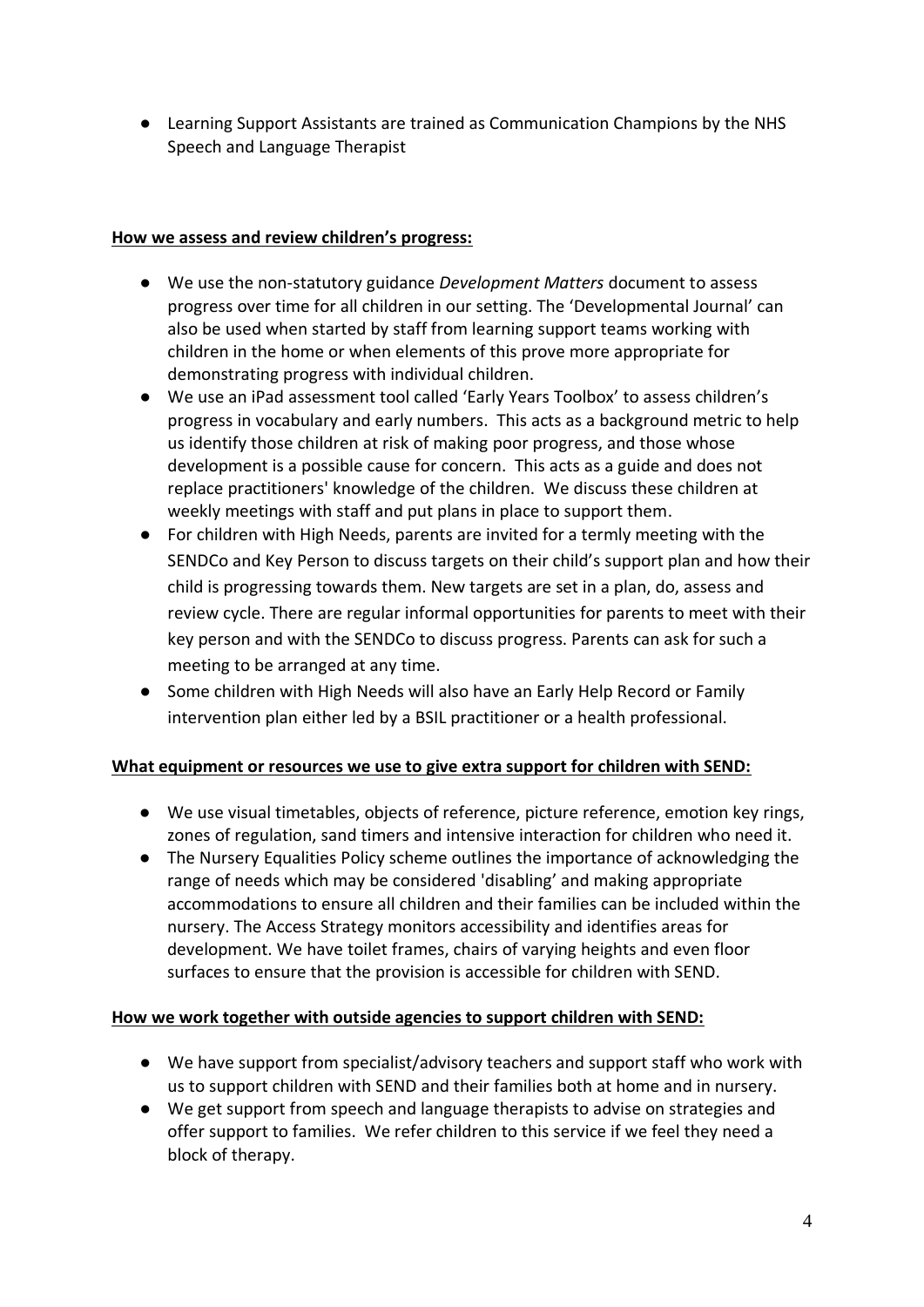- We get support from Occupational Therapy for children who need assessment, e.g. for specific programmes around toilet training or sensory needs.
- We get support from Physiotherapy for children who need it.
- We get support from the Language, Communication and Interaction Service that supports teachers and staff on how to implement strategies for children with SEND.
- Where a child is involved with a lot of outside agencies we feel it is important to invite everyone together to review a child's progress. We set realistic targets and review strategies that we will use to support the child to achieve those targets. We include parents in all of these discussions.
- With the case of a Looked After Child (LAC), regular LAC reviews are organised to ensure that all agencies involved with the child discuss the child's progress and learning and are a part of setting new targets.
- Parents are signposted to voluntary and charity organisations, such as the National Autistic Society, to ensure that they are well supported.
- Health and Local Authority support services are invited to run groups and workshops with parents to provide specialist support.
- Specialist Health Visitors are invited to attend the Early Help Record meetings, Child in Need meetings and EHCP annual reviews.

#### **What other activities are available for children with SEND:**

- We have regular educational visits and children with SEND are always included in these. Parents of all children are welcome to join us on visits.
- We run Forest School sessions and all children have the opportunity to be involved in these sessions.

#### **How we evaluate our teaching and the environment to ensure that it is inclusive:**

- Every half term, the SENDCo carries out the Inclusive Profile Audit (ICP) to ensure that the provision is accessible for children with Special Educational Needs and Disability. Action plans are then devised as a result.
- The Accessibility Plan outlines how we are ensuring that the nursery is accessible for children and parents with SEND

#### **How we support children's transition into our nursery, and transition to primary school:**

- We invite all children and their parents to pre-nursery sessions in the Summer term before they start nursery. They get the chance to meet their new key person and become familiar with the setting.
- We offer home visits to all children so that we can see the children in their own environment and begin to build a relationship before they start nursery.
- We have a settling in period for all children and this varies in length depending on each child's needs.
- Transition to Reception is very important and as soon as we know which schools our children are transferring to we start organising a transition programme.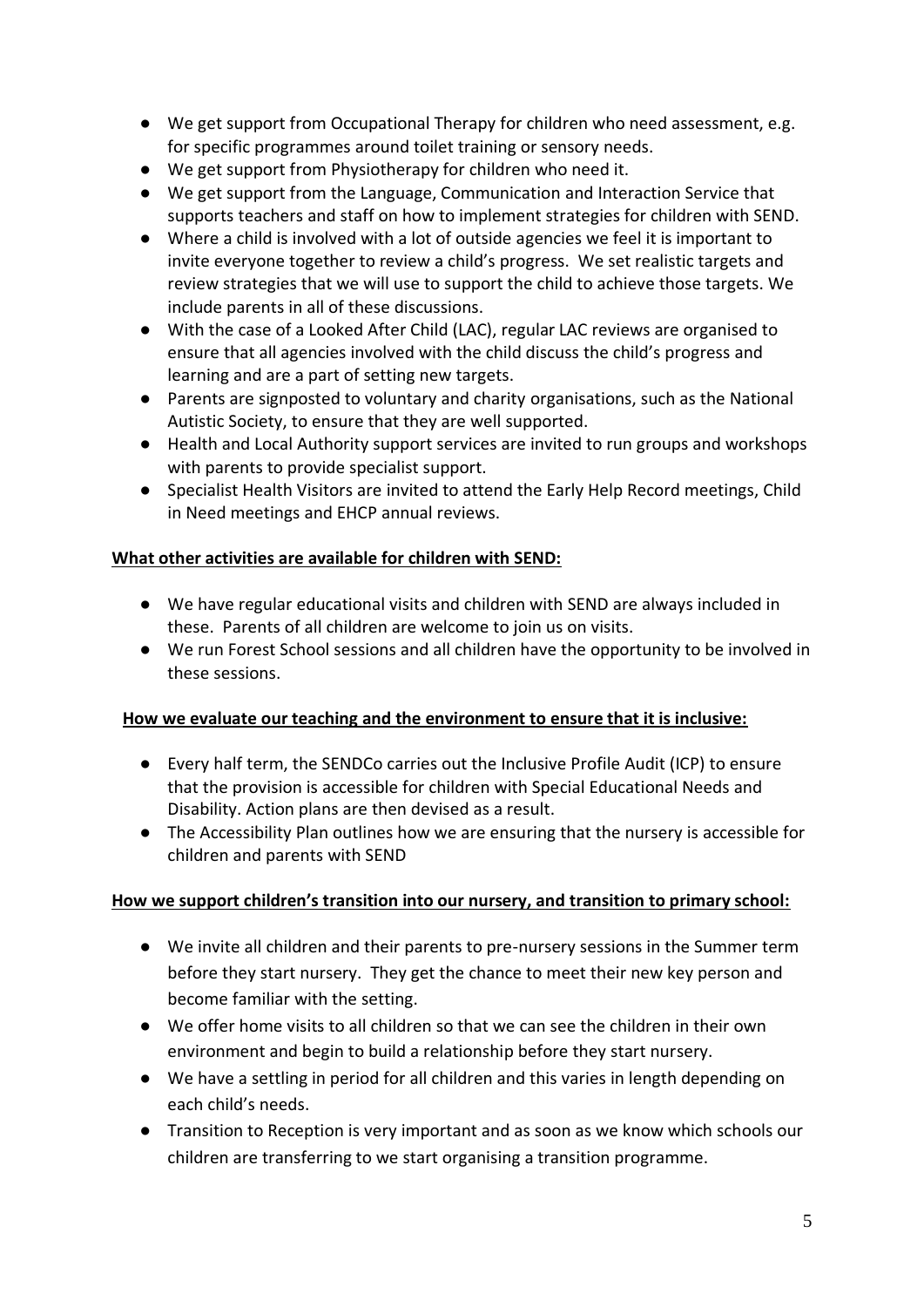- We invite Reception teachers to come and visit the children in the nursery and read them a story. We organise visits to reception. Depending on the child's needs, the number of visits will vary.
- Teachers from the nursery will meet with teachers from reception and discuss the children's needs and development.
- The SENDCo will meet with the SENDCo's from the primary schools and discuss children with SEN and strategies that they use to support their development. Parents are also invited to meet with both SENDCo's and voice any concerns that they may have about their child starting school.
- We hold workshops for parents in conjunction with Sheringham Primary School to prepare families in the best possible way to support their child starting school.
- We work with parents to request EHCP assessments so that children with SEND have a statutory plan which will follow them through to adulthood.
- We organise a buddy system for parents to meet with other parents of children with SEND and direct parents to support networks so they may learn about the various transitions through life that their child will experience

### **How additional funding works:**

- Schools receive funding for all SEN children and they provide what children need from this (including equipment).
- The Nursery receives block funding for 7 assessment places for children with a high level of need and the SENDCo will then allocate this funding to the relevant children. The SENDCo will write up an early years support plan for each child and will make it personal to their specific needs. This support plan will be shared with parents, external agencies and all staff in the nursery.
- Through the Early Notification process, the SENDCo can request further funding for a child at the discretion of the local authority.
- If a child has an Education and Health Care Plan (EHCP) the parent will have a say in how additional funding is used. The parent will be told if this means they are eligible for a personal budget, however, this must be used to fund the agreed plan for the child.

# **Where parents/carers can get extra support:**

- There are a number of parent support groups e.g. Newham's Special Educational [Needs and Disability Information Advice and support Service, SENDIASS](https://families.newham.gov.uk/kb5/newham/directory/localoffer.page?localofferchannel=8)
- Parents can get advice and information on special educational needs from the [Department for Education](https://www.gov.uk/children-with-special-educational-needs)
- If your child has special educational needs (SEN) find out about the support available and how you can get it on the [Newham Council website](https://families.newham.gov.uk/kb5/newham/directory/localoffer.page?localofferchannel=2)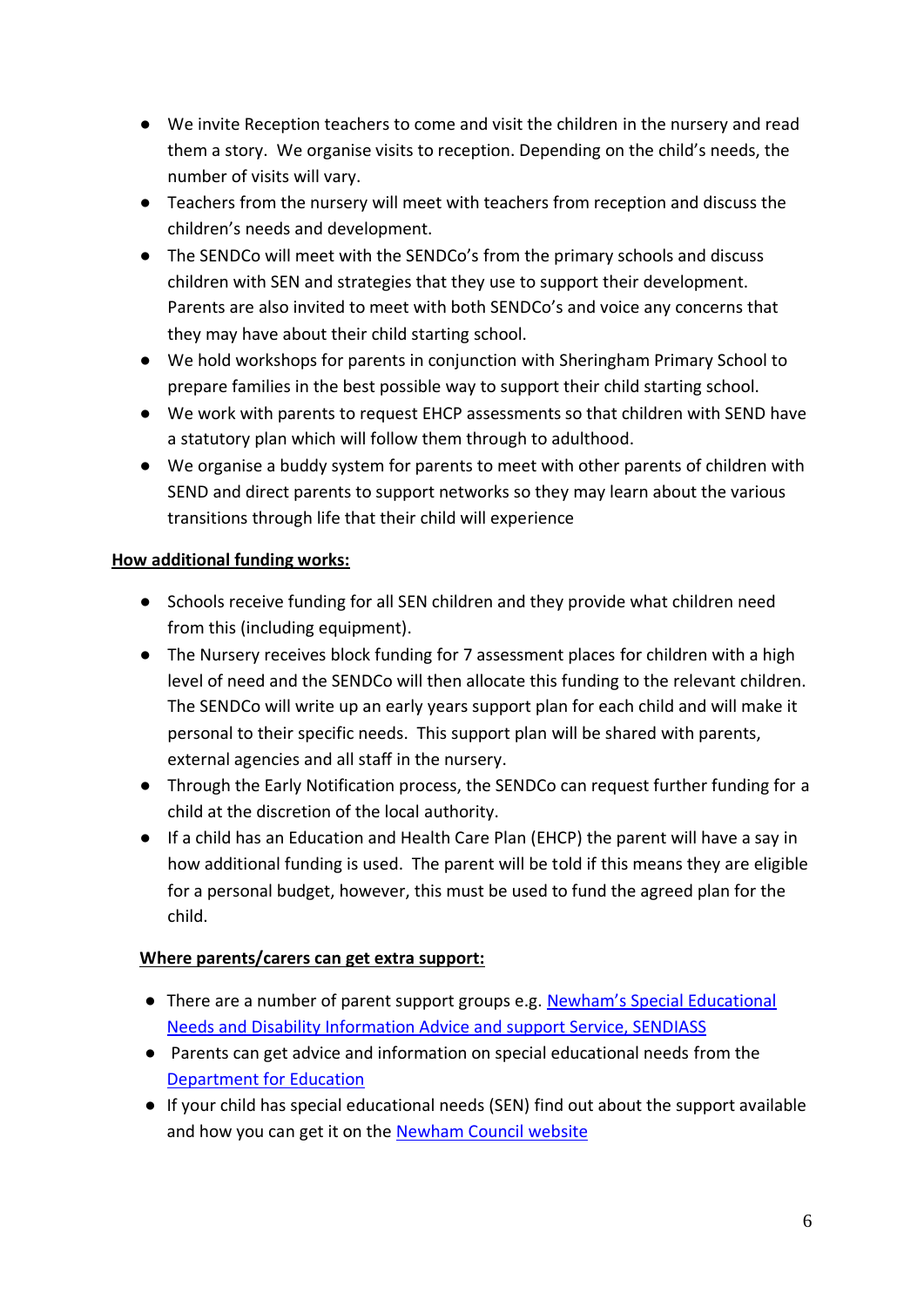● The SENDCo holds a monthly group at the nursery for parents of children with additional needs. This is a supportive group and enables parents to talk to other parents and share strategies.

#### **About the Local Offer:**

As part of the Children and Families Act 2013, Local Authorities are required to publish a **'Local Offer'** which sets out support that is available for children and young people with SEN in the local area. Newham's Local Offer is available on the Newham Website and tells parents how to access services in their area and what to expect from these services.

#### <http://www.families.newham.gov.uk/>

Alongside this, schools are required to publish information about their arrangements for identifying, assessing and making provision for children with SEN. This is the Local Offer for Sheringham Nursery School. It describes the arrangements we make that are 'additional' and 'different' for children with SEN.

The following information outlines the support and provision children with SEN can expect at Sheringham Nursery School. At Sheringham, we believe that every child has the right to excellent play-based education which is carefully planned to meet their own abilities/disabilities, so that each child can achieve to the best of their potential.

'If we are disabled, either in body or mind, treasure us especially and give us the care we need to live happily in the world' *(text adapted by Caroline Castle from right number 23 of the UN Convention on the Rights of the Child).*

The diagram on the next page illustrates the school's graduated response to children's needs. It shows the standard offer of teaching, learning and care for ALL children, the additional provision which may be needed by some children and the specialist provision available to the few children with significant or complex needs.